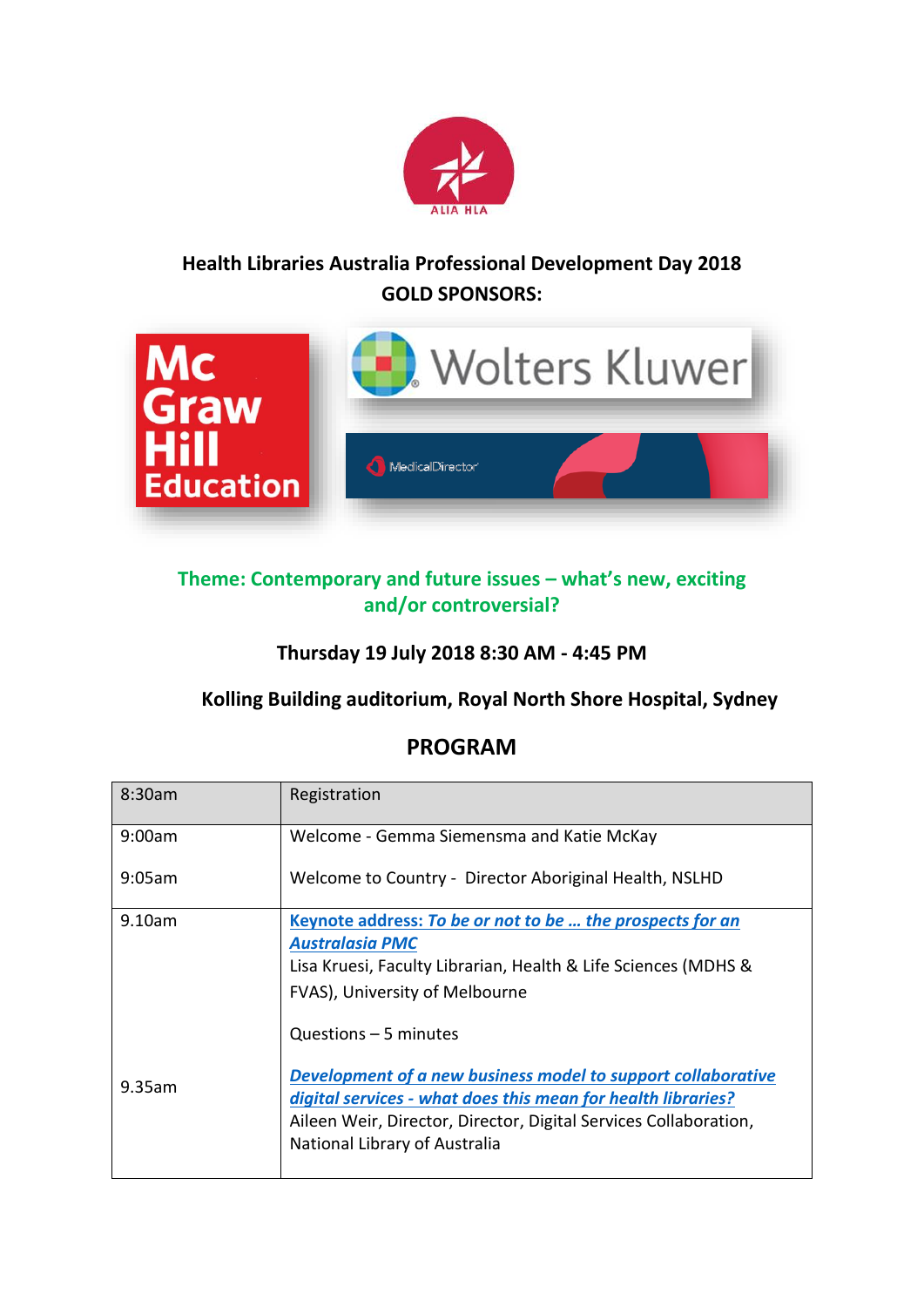|          | Questions - 5 minutes                                                                                                                                                                                                            |
|----------|----------------------------------------------------------------------------------------------------------------------------------------------------------------------------------------------------------------------------------|
| 10:00am  | <b>Sharelt - Future Directions for Collections and Practice in Inter-</b><br><b>library loans and Document Delivery</b><br>Cheryl Hamill, South Metropolitan Health Service, Perth, WA                                           |
|          | Questions - 5 minutes                                                                                                                                                                                                            |
|          | Session 1: Effectiveness of literature searching services                                                                                                                                                                        |
| 10:20am  | <u><b>Video presentation - Mediated searches save clinicians' time – the</b></u><br>evidence.<br>Mary Peterson, Knowledge Manager, South Australia Health Library                                                                |
|          | Service (SAHLS)                                                                                                                                                                                                                  |
| 10:30am  | Video presentation - Putting a dollar value on your training and<br>research services<br>Trudi Maly, Director, Library Services, Department of Health and<br>Families, Northern Territory                                        |
|          |                                                                                                                                                                                                                                  |
| 10:45 am | Morning tea - including networking with sponsors and colleagues<br>Sponsored by JR Medical Books<br>긓 JR MEDICAL BOOKS                                                                                                           |
|          | Session 2: Literature searching tools, models and sources                                                                                                                                                                        |
| 11:15am  | The Polyglot Search Translator (PST): Evaluation of a tool for<br>improving searching in systematic reviews: a randomized<br>crossover trial<br>Justin Clark, Centre for Research in Evidence Based Practice, Bond<br>University |
| 11:30am  | Literature Search Service Level Agreementwhere it can take<br><u>you</u>                                                                                                                                                         |
|          | Dianne Walton-Sonda, ACT Health Library and Multimedia Services                                                                                                                                                                  |
| 11:40am  | <b>Information sources in indigenous health</b><br>Donald Keast, George Hatch Medical Library, Dubbo Health Service                                                                                                              |
| 11:50am  | Questions for session 2                                                                                                                                                                                                          |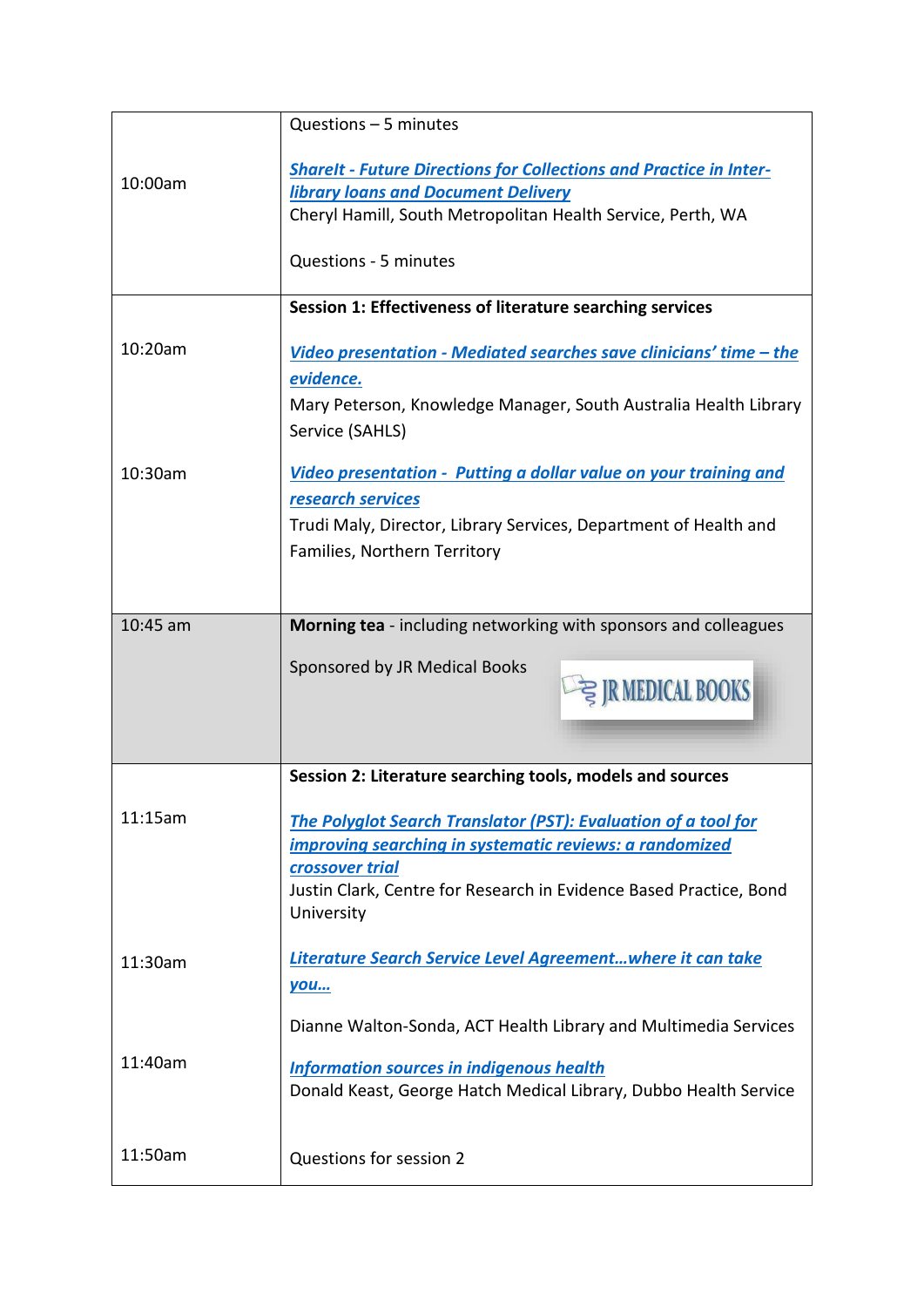| 11:55am                                  | <b>Session 3: Gold Sponsor Presentations</b>                                                                                                         |
|------------------------------------------|------------------------------------------------------------------------------------------------------------------------------------------------------|
|                                          | <b>Wolters Kluwer</b>                                                                                                                                |
|                                          | <b>Medical Director</b>                                                                                                                              |
|                                          | <b>McGraw Hill</b>                                                                                                                                   |
| 12:40pm                                  | Lunch - including networking with sponsors and colleagues                                                                                            |
|                                          | <b>Award Presentations</b>                                                                                                                           |
| 1:40pm                                   | Anne Harrison award presentation Bronia Renison                                                                                                      |
| 1:50pm                                   | <b>HLA/Medical Director Health Informatics Innovation Awards</b><br>Allison Hart, Medical Director                                                   |
| 2:00pm                                   | HLA Fellowship Award - Suzanne Lewis                                                                                                                 |
| 2:10 <sub>pm</sub>                       | <b>CPD awards</b>                                                                                                                                    |
|                                          | Session 4 - Locating and using topic search filters                                                                                                  |
| 2:15 <sub>pm</sub>                       | <b>Integrated Care Search: Fast and Reliable Access to Integrated</b><br><b>Care Research</b>                                                        |
| 2:30 <sub>pm</sub><br>2:40 <sub>pm</sub> | Suzanne Lewis, Central Coast Local Health District, Jennifer Tieman,<br>Raechel Damarell, Camilla Trenerry, Flinders Filters, Flinders<br>University |
|                                          | Topic search filters: a systematic scoping review: A report on 2016<br><b>Anne Harrison Award project outcomes.</b>                                  |
|                                          | Raechel Damarell, Nikki May, Sue Hammond, Jennifer Tieman &<br>Ruth M Sladek, Flinders University                                                    |
|                                          | Questions for session 4                                                                                                                              |
|                                          | Session 5: Adapting and re-skilling services and roles                                                                                               |
| 2:50 <sub>pm</sub>                       | <b>Team collaboration within the Library to support client research</b><br>needs.                                                                    |
|                                          | Loretta Atkinson, University of Queensland                                                                                                           |
| 3:00pm                                   | <b>Changing role of the academic health sciences librarian</b><br>Vesna Birkic, University of Melbourne                                              |
| 3:10 <sub>pm</sub>                       | Questions for session 5                                                                                                                              |